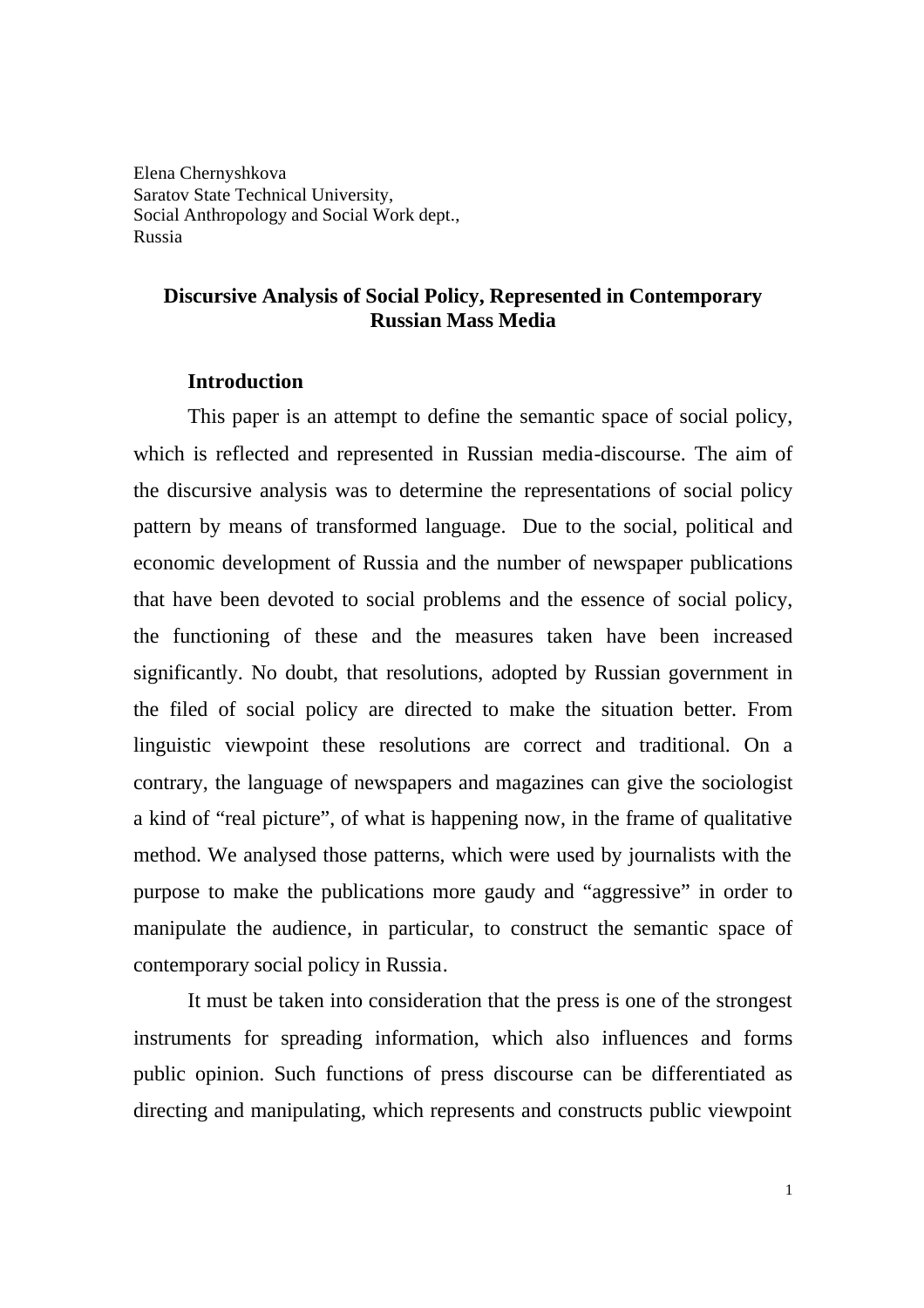towards social policy at present. Manipulative function of media-discourse helps to form public opinion with the aim to provide the desired point of view.

 There are several approaches to the definition of discourse, and several methodology of analysis. The method of analysis used in this study is based on the concept of "discourse" elaborated by: R. Bart [2000], R. Blackar [1987], T.A. van Dijk [2000], M. Foucault [1996], R. Scollon and S.W. Scollon [1997]. In particular, we adopt a conception of discourse as: "a communicative action, which unites purposes, goals and objectives of communicators, and their cultural, social, geographical knowledge, etc." [van Dijk, 2000]. The basic conceptions of social policy, as developed by the following Russian sociologists were used as methodological points of reference: T. Zaslavskaya [2002], N. Pokrovsky [1998], O. Shkaratan [2001], V. Iarskaia [1998].

It was important for the analysis to define the hidden meaning of different lexical units used in social policy description, combining them with the analyst's interpretation and experts' viewpoints.

## **The description of data and the method of analysis**

The data analysed in this study refer to four Russian social and political sections from the two newspapers "Izvestia" and "Komsomolskaya Pravda", and from the two magazines "Profile" and "Rossiyskaya Federatsiya Segodnia". The time period of analysed articles is from 2001-2002, using a total number of twenty-two articles for analysis.

Contemporary discursive analysis helps to study and describe different discourse structures and strategies, which are typical of political and media language. Further, it makes it possible to correlate them within the social and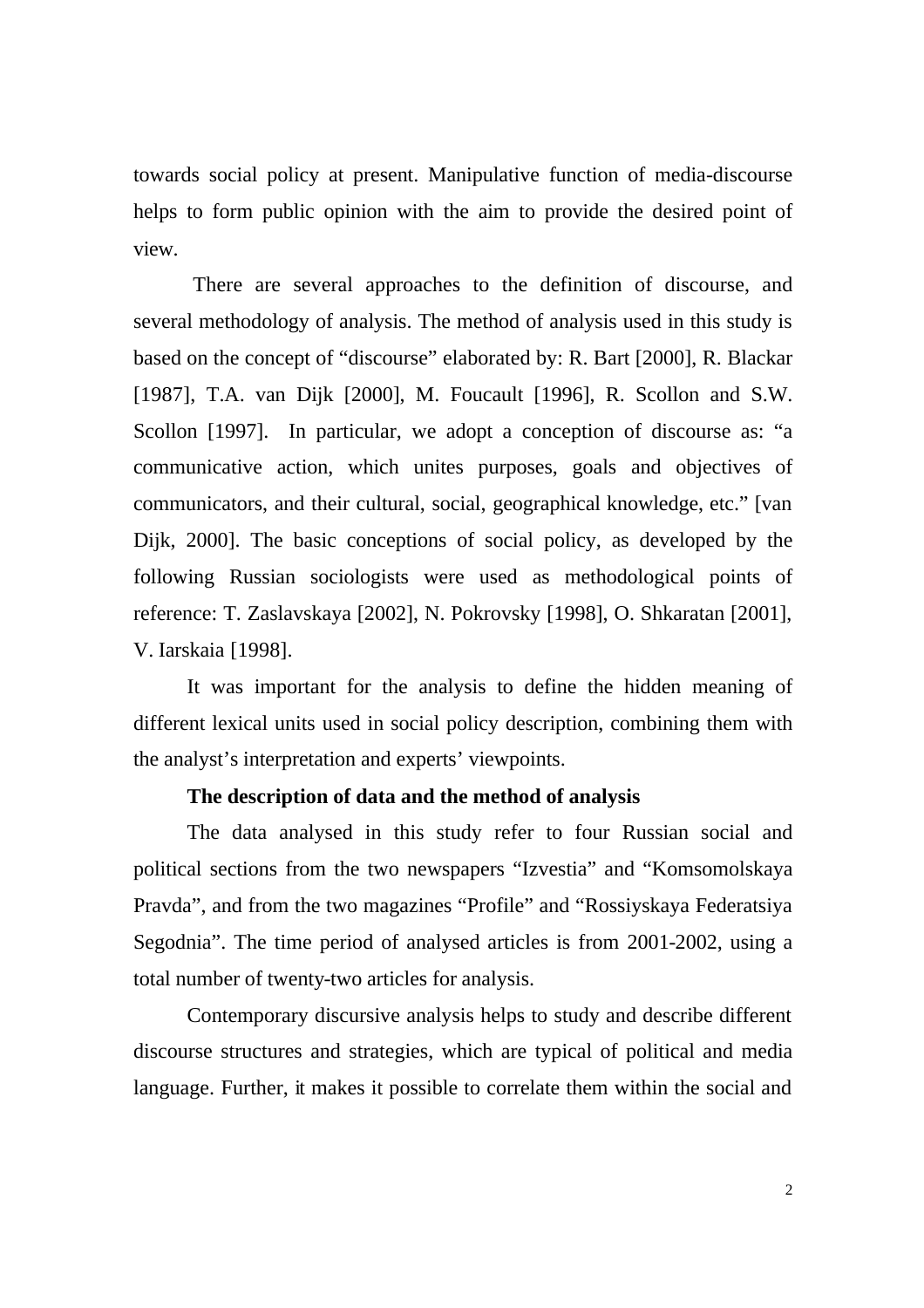political context. They were analysed through a detailed discourse analysis [Van Dijk, 2000], pointing out the manipulative intents of the text.

Several 'discursive devices' were found: headings of articles and columns, the choice of lexical units - metaphors, epithets, punctuation, grammatical devices, which were used in the description and construction of the social policy semantic pattern.

#### **The analysis**

News topics in the press, concerning social policy, are usually formulated in the titles of rubrics, articles and reports that play exclusive roles in informative space. It is important to mention that the process of democratisation in society influences journalists' manner and methods of writing in order to attract audience attention. One of the things that are displayed is the use of colloquial language against a background of a steady journalist's style. Along with legitimating of many topics, such a gaudy and aggressive style of writing guarantees numerous audience and advertising of definite social actors, articles, journalists and edition as a whole.

Plenty of metaphors, epithets, phraseological and stereotyped vocabulary are widely used in titles, which have the main goal of representing the information in a compressed form [2].

Keeping its traditional functions: nominal, inducement for communication, the title becomes compressed text with a cultural background, moreover it appeals to readers' memories and breaks away from steady frames of common definition. Changing titles around helps journalists induce the readers' interest. The main method of such intentional transformations can be named as remodelling (use of colloquial words, mixing different speech styles), occasionalism (consonant words and

3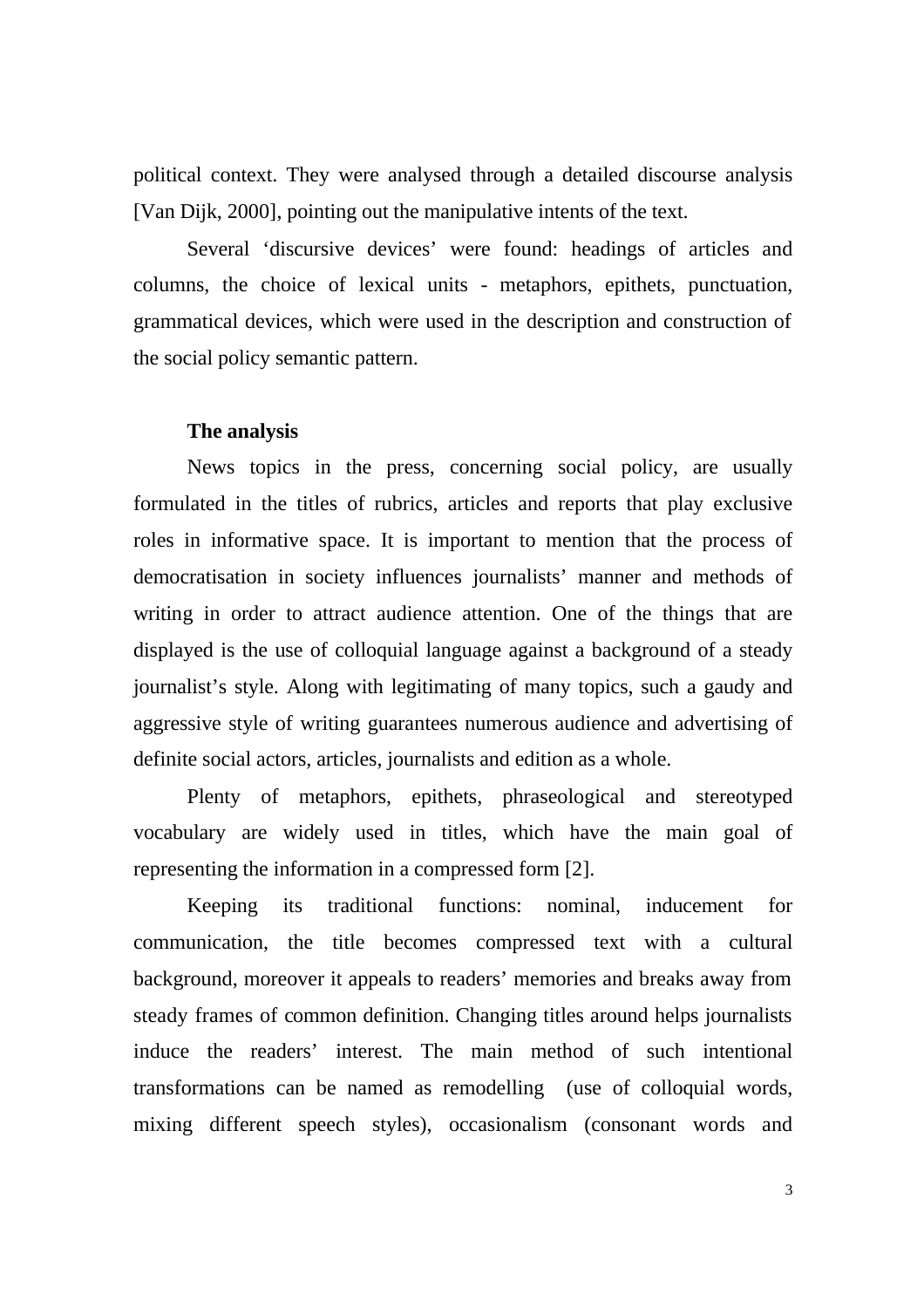phrases), additional expressions by means of special punctuation, phrases from songs and poems, apocopic citing [2]. Marked topics of articles with correspondent titles and wide subtitles often provide better perception and understanding of release by audience. But there is a kind of risk as a low-key or uninteresting title could have the opposite effect, an absence of readers wishing to look through the article.

Different areas in social policy

The titles of publications under this analysis could be conventionally divided into several thematic groups:

\* education (its availability, the level of peoples literacy and the perspective of educational reforms);

\* neglected children,

\* quality of life (unemployment, wealth and poverty);

We will provide some examples from the first two thematic groups.

#### **Education**

Among these topics education is prioritised, represented in the titles and in the bodies of articles as well in the four editions under analysis. By means of occasionalism, i.e. consonant words, the manipulative function of titles carries out and forms reader opinion: «Hungry Belly of Teacher is Deaf to Pupil» [3]. The implicit reason for this statement, from the journalists' viewpoint, lies in low teacher's salary (that's why he/she is always "hungry"), so the teacher can't work well and fulfil his duties. Political ethics must be kept in mind, which demand definite norms of public speech [4].

In describing teachers with the help of such epithets as «hungry", "poor", and intentionally declining from political ethics, journalists are constructing the stereotype of a selfless fighter in the educational field: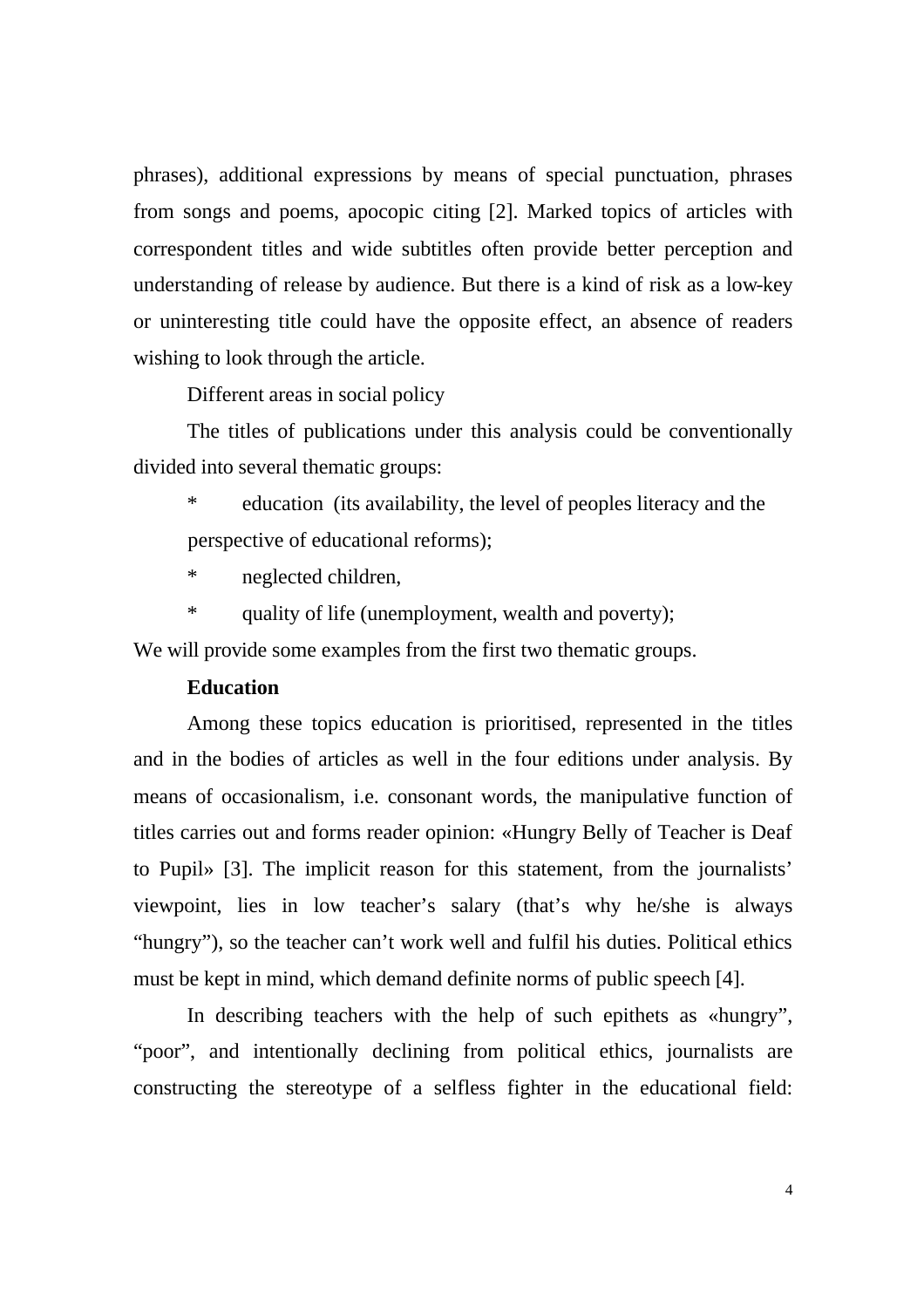"What is the Future of the Country, Where the Teacher is Hungry and Poor?" [5].

In accordance with N. Pokrovsky, we should underline that in spite of this negative description, "there are a lot of excellent teachers, perfect courses in leading universities. But this level is also achieved by means of social sacrifice, not only by teachers' hard working in comfortable conditions. Can we build our life on the basis of sacrifice?" [6].

 The press proves the thesis about sacrifice: "Teacher's Selflessness Can't Be Unlimited" [7].

Positive viewpoints on governmental decisions of these problems are apparent in the following titles: "Government Returns to the Sphere of Education" [8], "Mayor Sits Down at the Desk"[19].

According to Van Dijk, one of the examples of inducement of the reader's attention towards an acute problem, is the use of punctuation to achieve additional expression: "Teacher's Drama"…» [10], "…Russian Profiteers Scrape up Their Fortune on ABC Books" [11], "While Putin Asks the Bureaucrats to Come up to the Blackboard…" [11]. It should be noted that use of dots in these sentences is not determined by grammar norms, but on the contrary, could be examined as a proposal for comprehension and ways to solve these problems. Continuing the theme of educational reforms, journalists use a mix of speech styles, articulating the problems of higher education finances, scholarships in particular.

Remodelling by the use of the slang words "to dupe", with negative connotations, states the doubt of this innovation: "Half of Students Will Be Duped with Scholarships"[12].

The opposite opportunity for students sounds as: "…paid education includes different courses, higher education at universities and schools,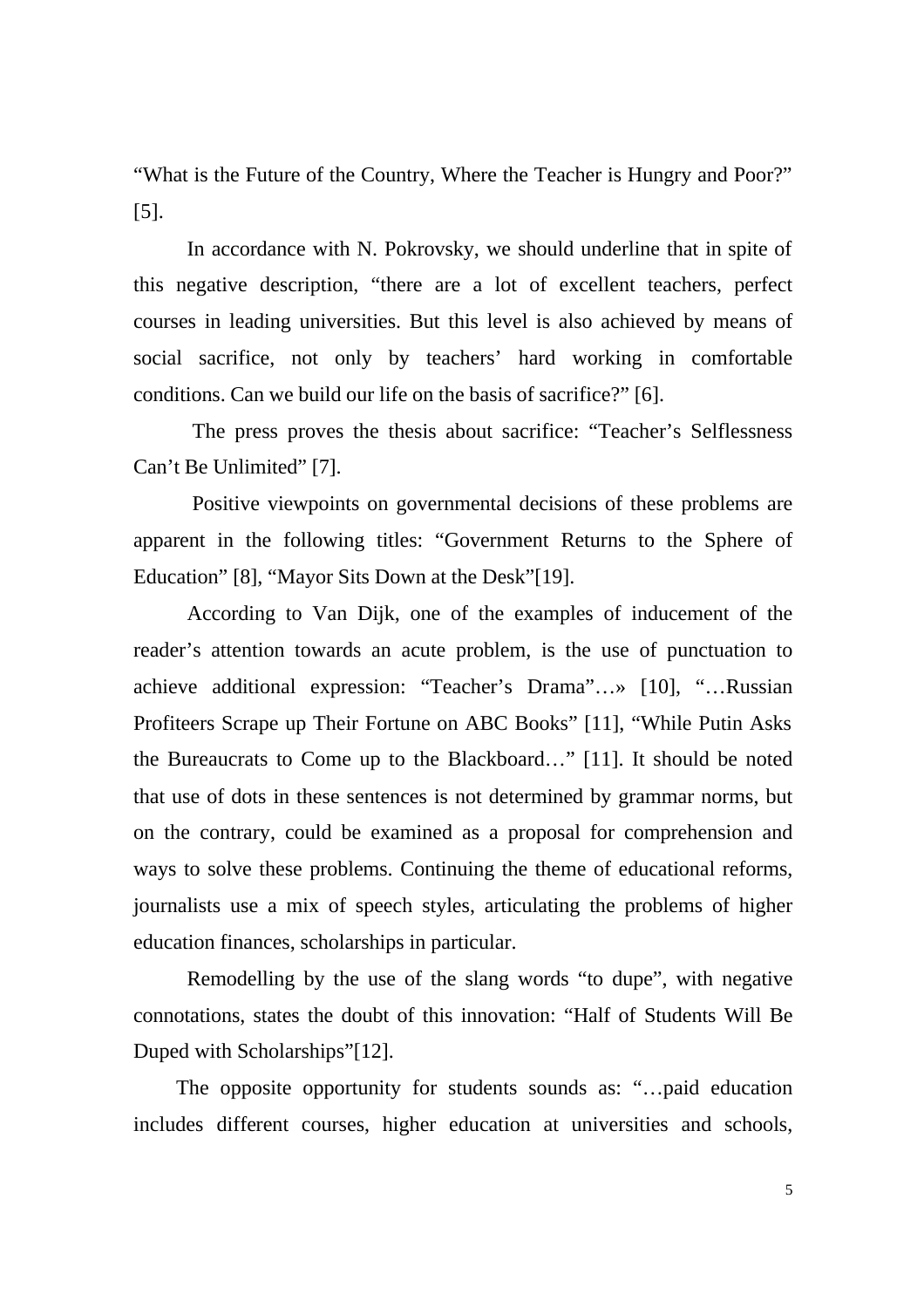which differ from "people's" education: easy to study, beautiful courses, packed in multimedia forms, which provide customers with pleasant feelings. But this is all according to the price-list" [6].

#### **Neglected children**

Another group of articles informed by the publications and titles, concerning neglected children, are expressed with the use of negative connotations: "Children in Trouble", "The Army of Homeless Children" [14], "Homeless Gap" [15].

Social defence of childhood has been included in Russian social programs as well. It's directed to support children, their rights and life level. This sphere attracts public opinion, especially by great amount of existing problems. The press shows its interest, but also demonstrates lack of governmental measures and data in this field. So, it becomes obvious that this problem is acute.

Legitimation of tolerance concerning a low life level of vulnerable social groups is articulated in following titles: "Happy Paupers" [16], "People Don't Rebel, Living at Grass"[17]. The discriminative word "pauper" is widely used in the press language, breaking the usual boundaries of this meaning, and implicitly connecting it with jobless people or persons with low income and with all those whose profession is not represented as "prestigious".

### **Conclusion**

We undertook rather new approach in study of social policy, which goal was to analyse the representations of social policy in the press, particularly in its titles.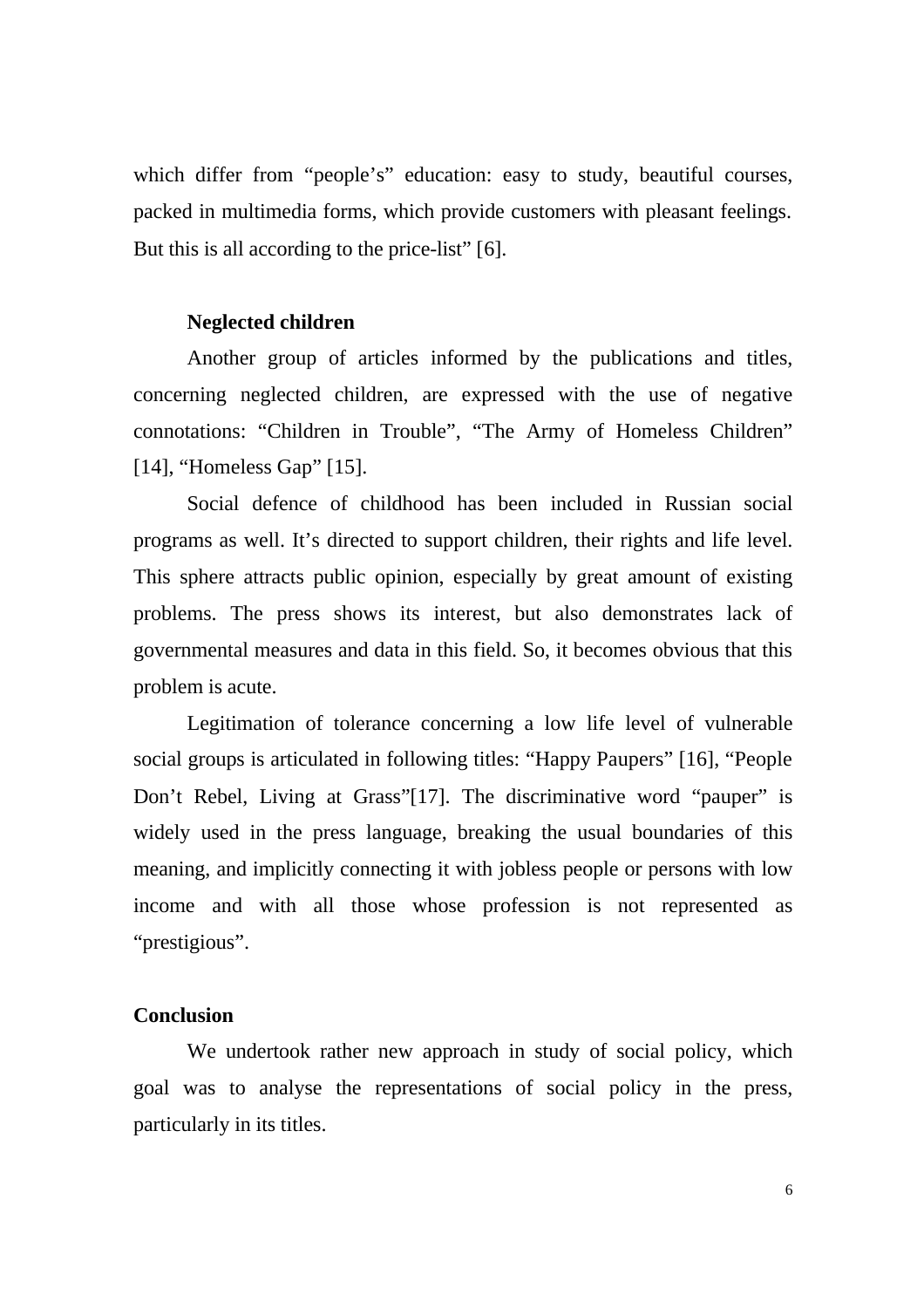Such patterns as metaphors, epithets and phraseological expressions can be considered as research tools. The analysis shows the possibility of implicit and explicit influence towards the cognitive process by means of discriminating terms, or linguistic stereotypes. The press language differs from colloquial speech. It is concerned with a stereotyped vocabulary, used by journalists with the intention of not only reflecting on the social problems and social policy, but also to manipulate public opinion, which helps to form definite and wishful attitudes towards the social phenomenon of social policy.

Consonant words and phrases with negative connotations appeal to the reader's fantasy or experience, constructing definite attitudes towards teachers as the main social actors, legitimating his/her status, professional prestige and the quality of education as a whole.

The opposite point of view concerns the governmental role in the solving of these problems, that is, taking decisions in social policy (as education is one of its parts) and also perspectives of the educational system development, including changes in salaries and labour conditions.

As the result of our research we should generalise the following statements:

The semantic space of social policy is possible to analyse with the help of discursive analysis of the press, which gives wide range of power interpretations of numerous agents of social transformations;

The space of social policy can be defined as the space of social sphere, social groups interaction, social development;

Social policy in Russia could be defined as the redistribution of resources among social groups, which are its actors at the same time;

7